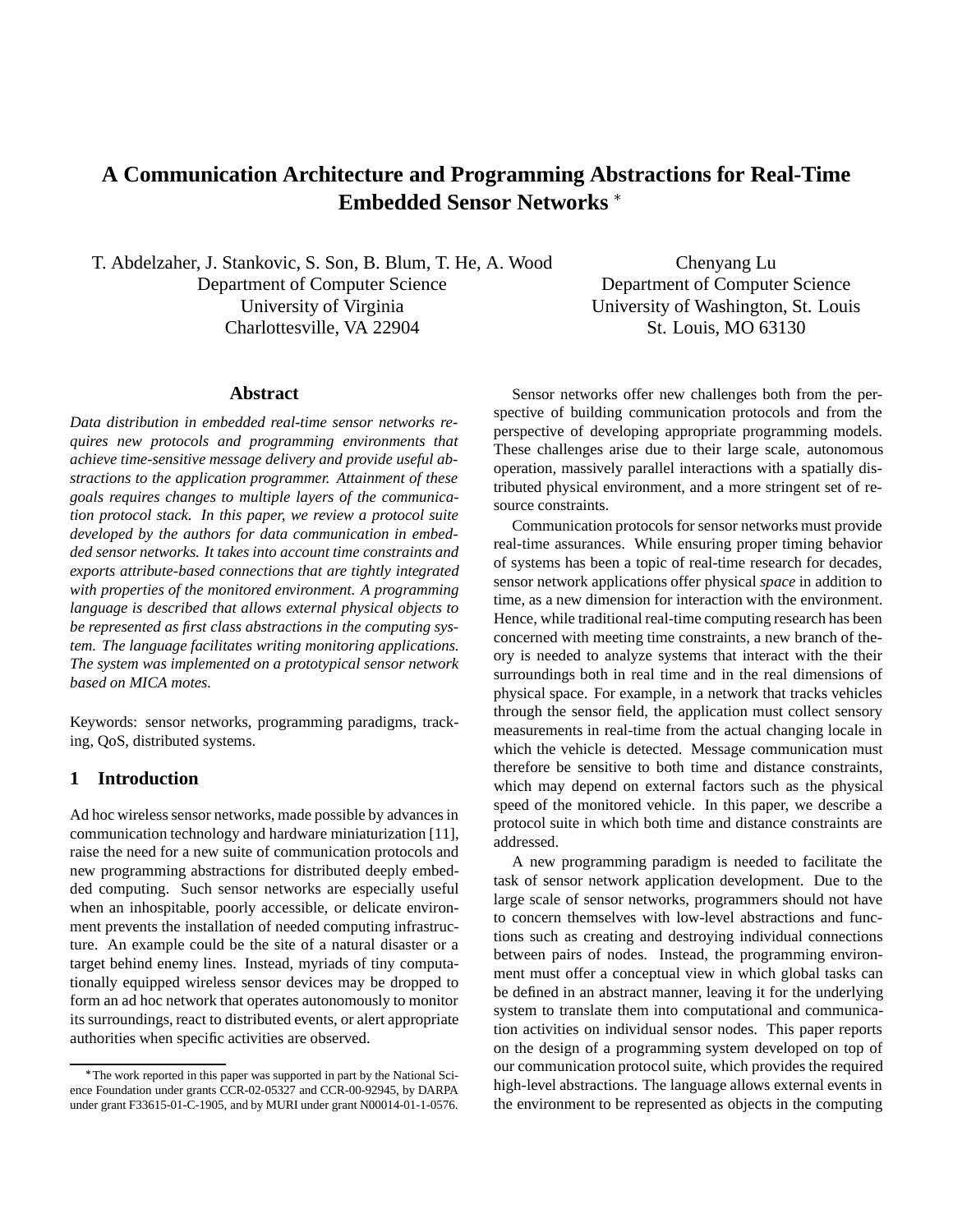system facilitating the monitoring of such events by the application. The reported architecture is a part of an ongoing research effort on developing a sensor network virtual machine for future distributed deeply embedded applications.

The rest of this paper is organized as follows. In Section 2, we describe a protocol suite that takes into account time and space constraints, and exports a useful transport-layer abstraction in which logical communication end-points can be associated with tracked objects in the external environment. Section 3 describes a new programming model for sensor networks which builds upon the aforementioned transport protocol to elevate environmental objects into first class programming abstractions. Related work is summarized in Section 4. The paper concludes with Section 5 which describes some of the remaining challenges and directions for future research.

## **2 A Protocol Suite for Sensor Networks**

Communication protocols in sensor networks are the fundamental cornerstone that glues distributed applications together. The deeply embedded nature of sensor networks presents some of the most interesting challenges in the design of their communication protocols. New research topics span all protocol stack layers, primarily motivated by a tighter interaction between the network and its physical environment. At the MAC layer, new protocols are needed that enforce message priorities consistently with time and distance constraints that arise from environmental interactions [22]. Awareness of the physical environment must also be incorporated into the network layer. For example, location should be an essential attribute of addressable networked objects [15]. Location-assisted routing protocols such as LAR [19] and DREAM [4], as well as location services [21] have been described for ad hoc wireless networks. More generally, routing algorithms are needed in which destinations are described implicitly by their environmental attributes. For example, directed diffusion [18, 14] and the intentional naming system [3] provide addressing and routing based on data interests. A fundamental rethinking of basic protocols is required at the transport layer as well. Individual socket-style connections between nodes are too low-level to be a useful abstraction for the programmer. They must be replaced with higher-level alternatives that are more suitable for the main purpose of sensor networks, namely monitoring the external surroundings in which they are embedded.

This section describes our answer to the challenge of incorporating environmental awareness into the design of sensor network communication protocols. Our protocol stack features two important contributions. First, it implements new real-time message scheduling algorithms in which both time and physical distance requirements are observed. Second, it exports a transport-layer address space that associates unique network addresses with external environmental objects. The new addresses serve as connection end-points, thereby raising the level of connection abstraction to entities of direct interest to the application. The layers of our protocol stack are described in the following subsections.

## **2.1 Real-Time Distance-Aware Scheduling**

Message communication in sensor networks must occur in bounded time, for example to prevent delivery of stale data on the status of detected events or intruders. In general, a sensor network may simultaneously carry multiple messages of different urgency, communicated among destinations that are different distances apart. The network has the responsibility of ordering these messages on the communication medium in a way that respects both time and distance constraints.

A protocol that achieves this goal in our architecture is called RAP [22]. It supports a notion of packet velocity and implements velocity monotonic scheduling (VMS) as the default packet scheduling policy on the wireless medium. Observe that for a desired end-to-end latency bound to be met, an in-transit packet must approach its destination at an average velocity given by the ratio of the total distance to be traversed to the requested end-to-end latency bound. RAP prioritizes messages by their required velocity such that higher velocities imply higher priorities. Two flavors of this algorithm are implemented. The first, called *static velocity-monotonic scheduling*, computes packet priority at the source and keeps it fixed thereafter regardless of the actual rate of progress of the packet towards the destination. The second, called *dynamic velocity-monotonic scheduling*, adjusts packet priority *en route* based on the remaining time and the remaining distance to destination. Hence, a packet's priority will increase if it suffers higher delays on its path and decrease if it is ahead of schedule.

To achieve consistent prioritization in the wireless network, not only do we need priority queues at nodes, but also a MAC layer that resolves contention on the wireless medium in a manner consistent with message priorities. We adopt a scheme similar to [1] to prioritize access to the wireless medium. The scheme is based on modifying two 802.11 parameters, namely the DIFS counter and the backoff window, such they are priority-aware. The DIFS counter determines the maximum time a node waits, after the communication channel becomes idle, prior to transmitting an RTS packet. The actual waiting time is randomly chosen between 0 and DIFS. An approximate prioritization effect is achieved by letting the DIFS value depend on the priority of the outgoing packet at the head of the transmission queue. A larger value is given to packets of lower priority. Hence, more urgent packets tend to contend on the medium more aggressively. The back-off window of 802.11 increases the maximum waiting time when collisions occur. To give preferential treatment to higher priority packets, we make this increase dependent on the priority of the head of the queue. A higher increase is incurred for packets of lower priority. Hence, collisions tend to be resolved in favor of higherpriority packets.

A detailed performance evaluation of this scheme can be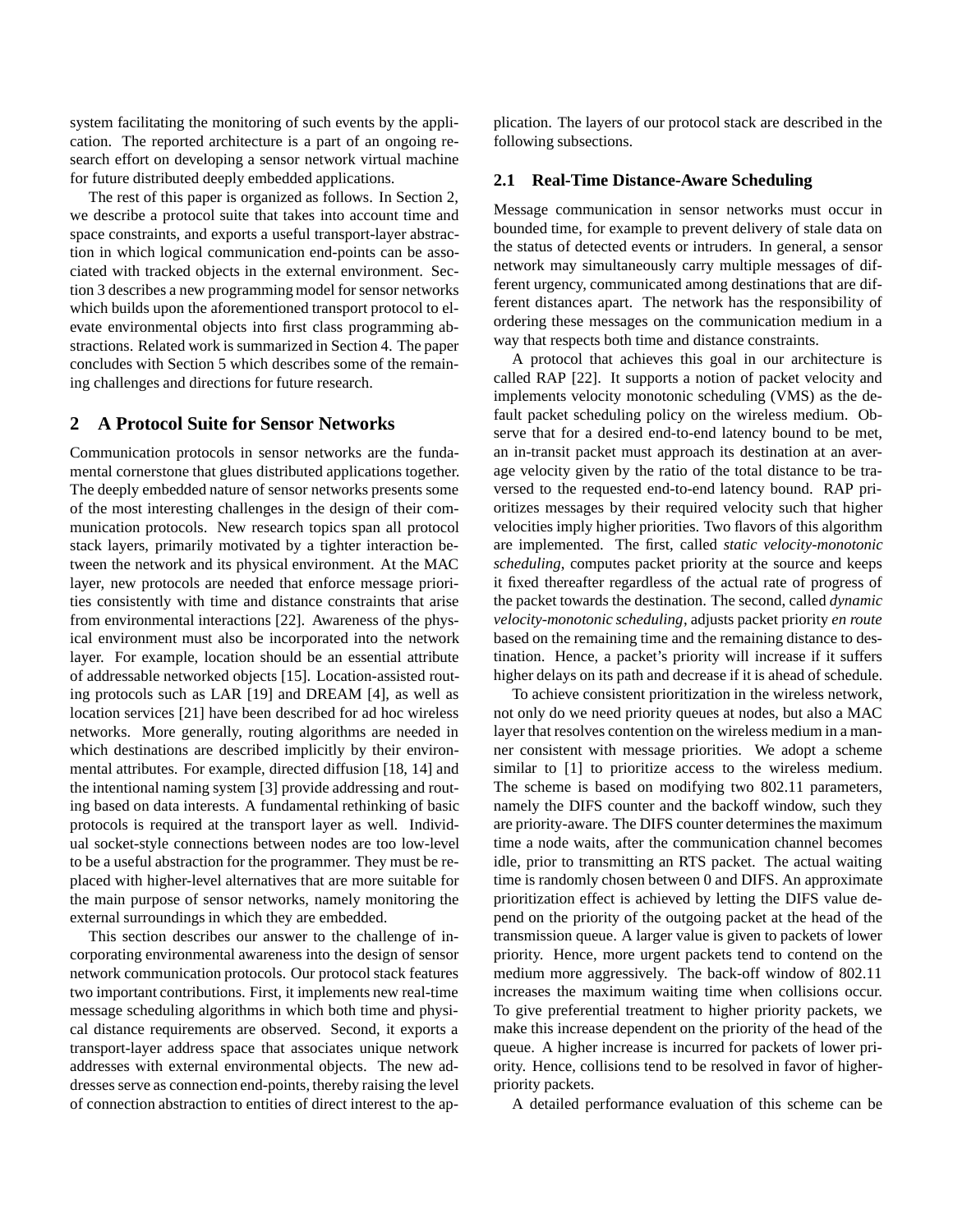found in [22]. It is shown that velocity-monotonic scheduling substantially increases the fraction of packets that meet their deadlines taking into consideration distance constraints. More accurate schemes for medium access prioritization remain an open research topic. An interesting related topic is that of schedulability analysis of velocity-monotonic scheduling. Ideally, such an analysis should allow a source node to determine whether a particular desired velocity is attainable between a source-destination pair given current network conditions. While an analytic expression for velocity feasibility is still an open problem, in the following, we describe a feedbackbased technique that enforces velocity constraints dynamically by applying back-pressure to slow down the sources when such constraints are violated.

#### **2.2 Enforcement of Velocity Constraints**

Consider a network that supports multiple predefined velocities. An application can choose a velocity level for each message. The network guarantees that the chosen message velocity is observed with a very high probability as long as the message is accepted from the application. A network-layer protocol with the above property, called SPEED [13], has recently been developed by the authors. The protocol defines the velocity of an in-transit message as the rate of decrease of its straightline distance to its final destination. Hence, for example, if the message is forwarded away from the destination, its velocity at that hop is negative.

The main idea of SPEED is as follows. Each node  $i$  in the sensor network maintains a neighborhood table that enumerates the set of its one-hop neighbors. For each neighbor,  $j$ , and each priority level,  $P$ , the node keeps a history of the average recently recorded local packet delay,  $D_{ij}(P)$ . Delay  $D_{ii}(P)$  is defined as the average time that a packet of priority  $P$  spends on the local hop  $i$  before it is successfully forwarded to the next-hop neighbor  $j$ . Given a packet with some velocity constraint,  $V$ , node  $i$  determines the subset of all its neighbors that are closer to the packet's destination. If  $L_{ij}$  is the distance by which neighbor  $j$  is closer to the destination than  $i$ , the velocity constraint of the packet is satisfied at node  $i$  if there exists some priority level  $P$  and neighbor  $j$  such that  $L_{ij}/D_{ij}(P) \geq V$ . The packet is forwarded to one such neighbor non-deterministically. If the condition is satisfied at multiple priority levels, the lowest priority level is chosen. If no neighbor satisfies the velocity constraint, we say that a local deadline miss occurs.

A table at node <sup>i</sup> keeps track of the number of local deadline misses observed for each velocity level  $V$ . This table is exchanged between neighboring nodes. Nodes use this information in their forwarding decisions to favor more appropriate downstream hops among all options that satisfy the velocity constraint of a given packet. No messages are forwarded in the direction of nodes with a high miss-ratio. The mechanism exerts back-pressure on nodes upstream from congested

areas. Congestion increases the local miss-ratio in its vicinity, preventing messages from being forwarded in that direction. Messages that cannot be forwarded are dropped thus increasing the local miss-ratio upstream. The effect percolates towards the source until a node is found with an alternative (non-congested) path towards the destination, or the source is reached and informed to slow down. The mentioned scheme is therefore effective in exerting congestion control and performing packet rerouting that guarantee the satisfaction of all velocity constraints in the network at steady state [13]. The protocol is of great value to real-time applications where different latency bounds must be associated with messages of different priority.

#### **2.3 Entity-Aware Transport**

Although RAP and SPEED allow velocity constraints to be met, the abstractions provided by them are too low-level for application programmers. We develop a transport layer whose main responsibility is to elevate the degree of abstraction to a level suitable for the application. In particular, we propose a transport layer in which connection end-points are directly associated with events in the physical environment. Events represent continuous external activities, such as the passage of a vehicle or the progress of a fire, which is precisely what an application might be interested in. By virtue of this layer, the programmer can describe events of interest and logically assign "virtual hosts" to them. Such hosts export communication ports and execute programs at the locations of the corresponding events. The programmer is isolated from the details of how these hosts and ports are implemented. When an external event (e.g., a vehicle) moves, the corresponding virtual host migrates with it transparently to the programmer.

We call the virtual host associated with an external event of interest an *entity*. Sensor nodes that can sense the event are called *entity members*. Members elect an *entity leader* that uniquely represents the entity and manages its state. Hence, an entity appears indivisible to the rest of the network. The fact that it is composed of multiple nodes with a changing membership is abstracted away.

When the external event moves outside the sensing horizon of the current entity leader, the leader hands-off leadership to another member. Connection state is handed off as well allowing communication with the entity to remain uninterrupted. To ensure unique representation of external events within the computational environment, a unique entity must be associated with each event. The transport protocol meets this constraint by announcing the existence of the entity to nearby nodes that cannot yet sense the event. These announcements are sent periodically by the entity leader and are called *heartbeats*. Nodes that hear a heartbeat but cannot sense the event are called *entity followers*. They are said to be within the *awareness horizon* of the named entity. Upon receiving a heartbeat, such nodes set an *entity timeout timer*. Upon timer expiration, their sta-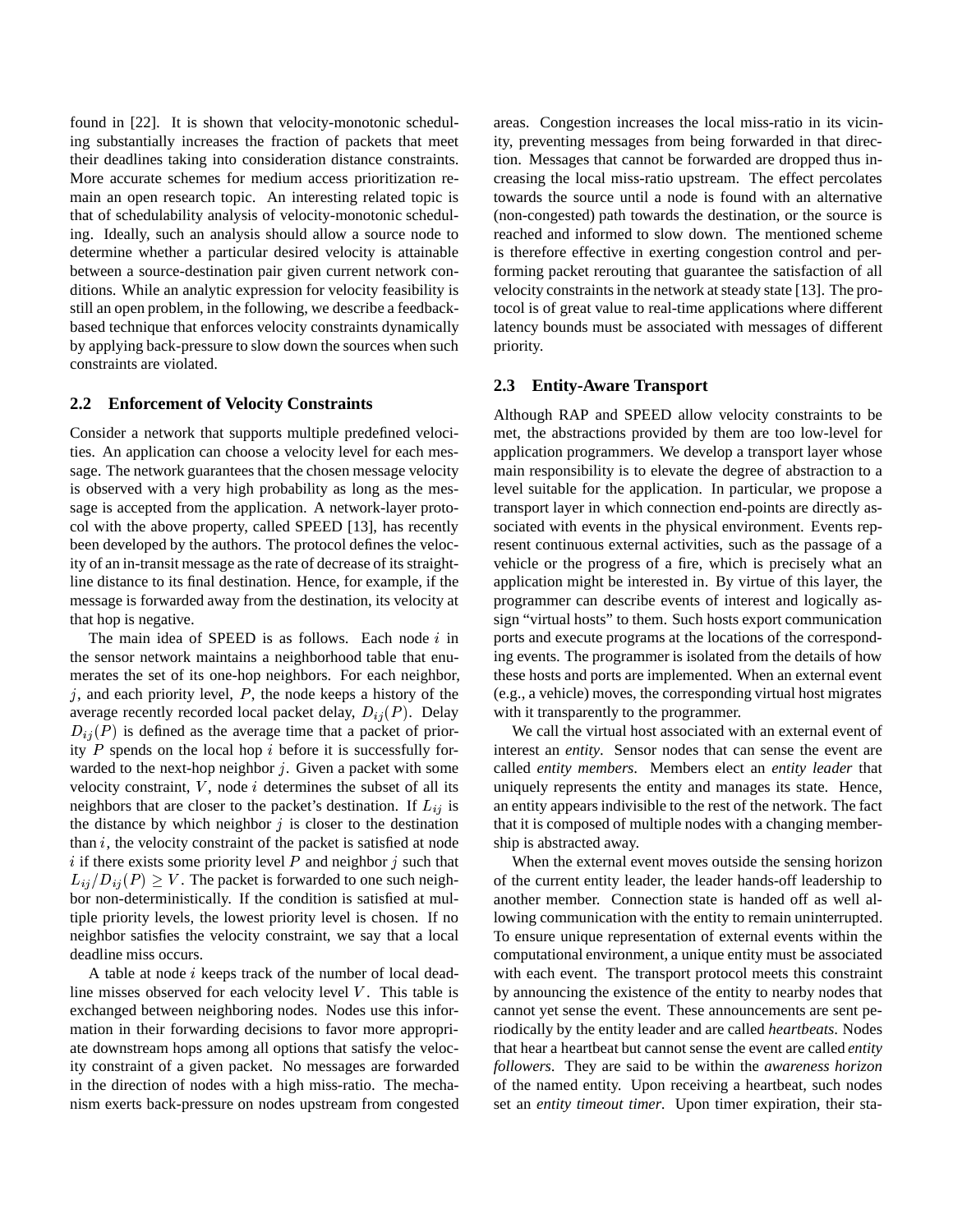

**Figure 1. Node state transition diagram**

tus as followers expires. The timer is reset to zero every time a new heartbeat is received. When the event enters the sensing horizon of a follower node, the node becomes a member of the entity it is following. If the node is not a follower, it recognizes that a new entity must be created. The node sets a random timer upon expiration of which it claims leadership of the new entity. If it receives a leadership claim message from another node prior to timer expiration, it clears the timer and becomes an entity member. The algorithm ensures that a newly sensed event is represented by a single entity and that current events do not spawn spurious entities as they move from one location to another. Figure 1 depicts the node state transition diagram between follower, member, and leader states, as well as the free state in which a node is not cognizant of any entities.

An evaluation of this architecture reveals that entity uniqueness is maintained as long as the target event moves in the environment at a speed slower than half the nodes' communication radius per second [7]. For example, if sensor nodes can communicate within a 200 meter radius, the transport layer can correctly maintain endpoints attached to targets that move as fast as 100 m/s (i.e., 360 km/hr). The combination of this transport layer and the guaranteed velocity protocols described earlier provides invaluable support to real-time applications. For example, communication regarding moving targets can be made to proceed in the network at a velocity that depends on target velocity itself. Hence, positions of faster targets, for example, can be reported quicker than those of slower ones. To the authors' knowledge no other protocols in sensor networks have explicitly addressed message timing constraints.

# **3 A Sensor-Network Programming Model**

The transport layer described above gives rise to a programming model that elevates tracked activities in the physical environment into first class programming abstractions. In this model, the application developer specifies events to be monitored. The system automatically detects such events and instantiates a so called *context* every time an instance of an event is detected in the environment. From the programmer's perspective, the application is composed of a dynamic set of contexts, each representing a particular event. Objects can be attached

to contexts. These objects will logically execute in the locale of the monitored event. Contexts have unique identifiers called *context labels*. Objects attached to a context can be addressed using the context label and object name. They can communicate remotely by remote method invocation. The programmer's view of the application is depicted in Figure 2.



**Figure 2. Programming model**

A context label around some event, <sup>e</sup>, is completely defined by two elements, namely (i) the function  $sense_e()$  which specifies an environmental condition that spawns the context label, and (ii) the function  $state_e()$  which describes the environmental state to be encapsulated in the context label. The former function, for example, might dictate that a label is to be created if magnetic distortion (e.g., the presence of a vehicle) is sensed. The state function returns a set of aggregate variables, each computed using outputs of at least  $N_e$  nodes for which  $sense_e()$  was true in the last  $L_e$  time units. We call  $N_e$  and  $L_e$  the critical mass and freshness constraints, respectively. For example, to obtain the approximate position of a vehicle we may define  $state_e()$  to be the average coordinates of at least 5 nodes that have sensed the vehicle within the last 2 seconds. We define environmental tracking of event  $e$  as the process of maintaining the state of this event subject to given freshness and critical mass constraints.

Syntactically, an application consists of a list of context declarations, each specifying an activation condition  $sense_e()$ , a set of state variables  $state_e()$ , and a list of attached objects. An example declaration is shown in Figure 3. The example defines a context of type *tracker*, specifies its activation condition,  $sense_e()$ , as an appropriate magnetometer reading (presumably caused by a nearby vehicle), and defines  $state_e()$  as the average location of the tracked target. It specifies that location must represent the average of at least 2 sensor readings measured no earlier than 1 second ago. The attached object is invoked periodically to report the current location of the vehicle to a virtual base station object. It passes the originating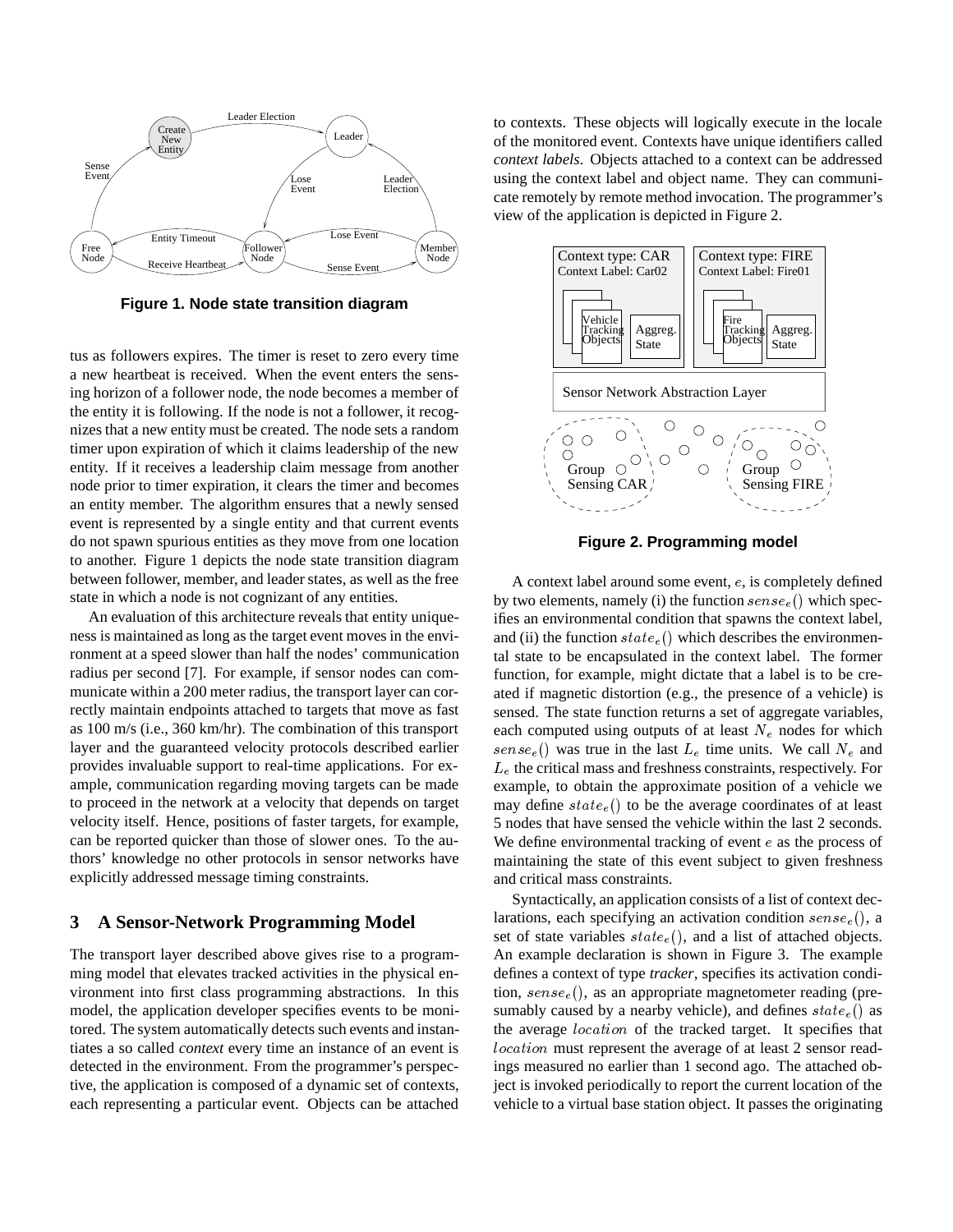- (1) **begin context** *tracker*
- (2) **activation**: MAGNETOMETER == ON
- (3) location : avg (position) **mass**=2, **freshness**=1s
- (4) **begin object** reporter
- (5) **invocation**: PERIOD(0.5s)
- (6) report function() {
- (7) BaseStation.reportLocation (self.label, location);
- $(8)$
- (9) **end**
- (10) **end context**

#### **Figure 3. Sample code**

context label as the identity of the reported vehicle. If there are several vehicles in the field, multiple reporter objects will be automatically instantiated. The programmer does not need to worry about instantiating these objects. Object execution and maintenance of aggregate state occurs automatically. Details of the underlying communication, group membership management, leader handoff, and mobility are handled transparently. Hence, the programmer's interaction with the sensor network is significantly simplified.

We have described real-time communication protocols and programming abstractions motivated by a tighter interaction between sensor networks and their physical environment. Our architecture might be a first step towards a comprehensive vision for next-generation programming systems supporting future real-time deeply embedded distributed sensor network applications.

# **4 Related Work**

Classical distributed programming paradigms and middleware such as CORBA [27], group communication (e.g., ISIS [5]), remote procedure calls (RPC [6]), and distributed shared memory (e.g., MUNIN [9]) share in common the fact that their programming abstractions exist in a logical space that does not represent or interact with objects and activities in the physical world. Their main goal is to abstract distributed communication rather than facilitate distributed sensory interactions with an external physical environment. In contrast, sensor network applications call for a paradigm that revolves around "environmentally-inspired" abstractions aimed at simplifying the coding of interactions with the physical world that arise in distributed deeply embedded systems.

The work reported in this paper is closely related to several recent projects, such as Cricket [23], Sentient Computing [2] and Cooltown [10], which propose high-level paradigms in which an embedded distributed computing system is able to share humans' perceptions of the physical world. These systems allow the location of entities in the external environment to be tracked. One major difference is that they assume cooperative users who, for example, can wear beaconing devices

that interact with location services in the infrastructure for the purposes of localization and tracking [23, 2]. Our interest, in contrast, is in situations where no cooperation is assumed from the tracked entity.

In the absence of cooperation, several research efforts proposed alternative addressing schemes that do not rely on having destinations with specific identities, but rather contact sensor nodes in the vicinity of a phenomenon of interest based on the attributes of data they sense. For example, DataSpace [17] exports abstractions of physical volumes addressable by their locations. Similarly, directed diffusion [18, 14] and the intentional naming system [3] provide addressing and routing based on data interests [18, 14]. Attributed-based naming is also related to the notion of content-addressable networks [24] proposed for an Internet environment, which allows queries to be routed depending on the requested content rather than on the identity of the target machine. We adopt context labels; a form of attribute-based naming. In our architecture, however, context labels are *active* elements. Not only do they provide a mechanism for *addressing* nodes that sense specific environmental conditions, but also they can *host context-specific computation* that tracks a target in the environment.

Recent research on system software for sensor networks has seen the introduction of distributed virtual machines designed to provide convenient high-level abstractions to application programmers, while implementing low-level distributed protocols transparently in an efficient manner [26]. This approach is taken in MagnetOS [12], which exports the illusion of a single Java virtual machine on top of a distributed sensor network. The application programmer writes a single Java program. The run-time system is responsible for code partitioning, placement, and automatic migration such that total energy consumption is minimized. Maté [20] is another example of a virtual machine developed for sensor networks. It implements its own bytecode interpreter, built on top of TinyOS [16].

A somewhat different approach of providing high-level programming abstractions is to view the sensor network as a distributed database, in which sensors produce series of data values and signal processing functions generate abstract data types. The database management engine replaces the virtual machine in that it accepts a query language that allows applications to perform arbitrarily complex monitoring functions. This approach is implemented in the COUGAR sensor network database [8]. A middleware implementation of the same general abstraction is also found in SINA [25], a sensor information networking architecture that abstracts the sensor network into a collection of distributed objects.

Our system is different in that it is geared for real-time environmental tracking. To the authors' knowledge, we describe the first programming language for sensor networks that explicitly facilitates the coding of tracking applications, and the first sensor network communication protocols that conider real-time constraints. These novel abstractions and underlying mecha